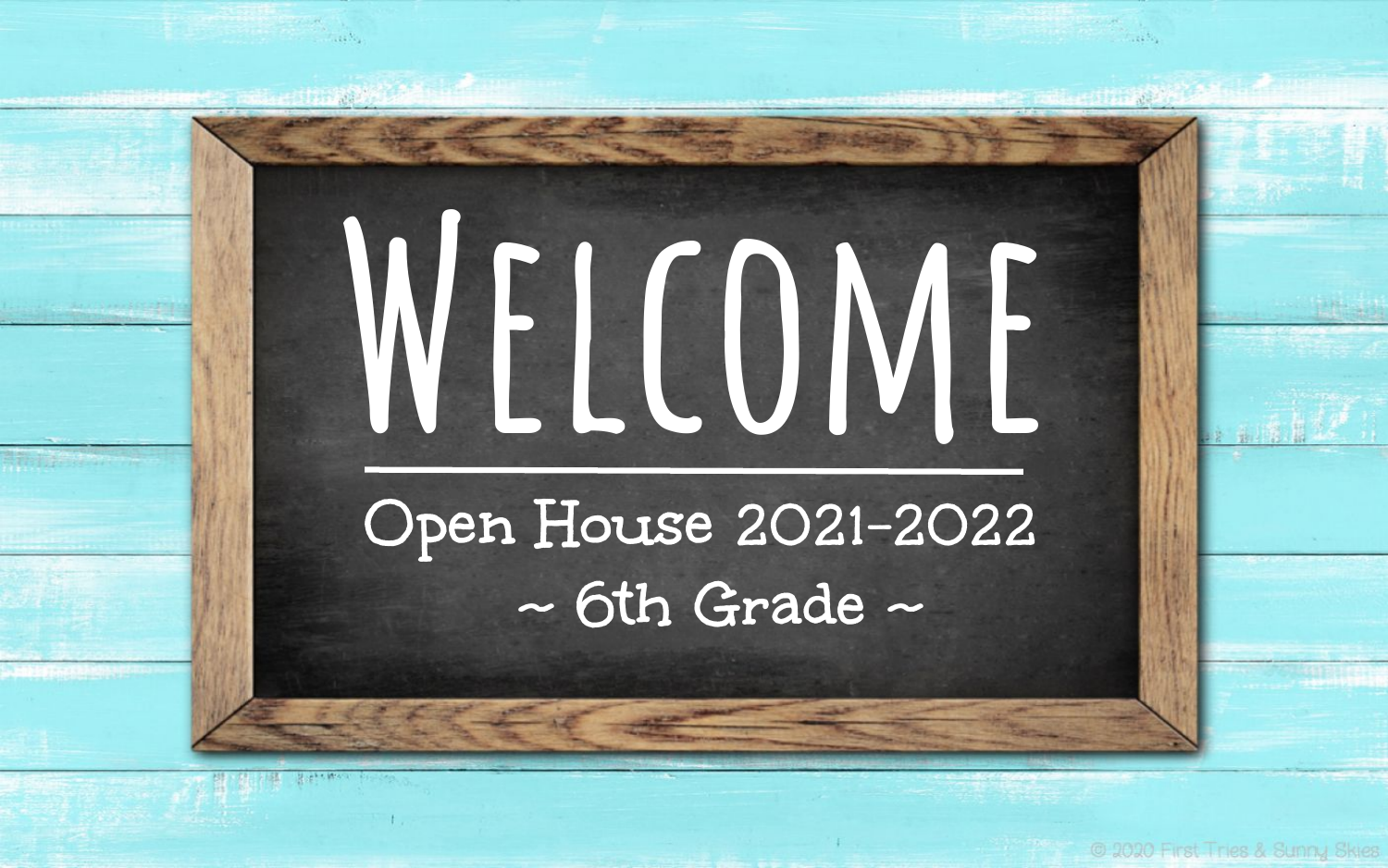## **All About Math**

**We use Illustrative Mathematics for math instruction. Our math curriculum helps ensure students have experience using many necessary math skills. Our units include:** 

- Area & Surface Area
- Ratios
- Unit Rates & Percentages
- Dividing Fractions
- Base Ten
- Expressions & Equations
- Rational Numbers
- Data Sets

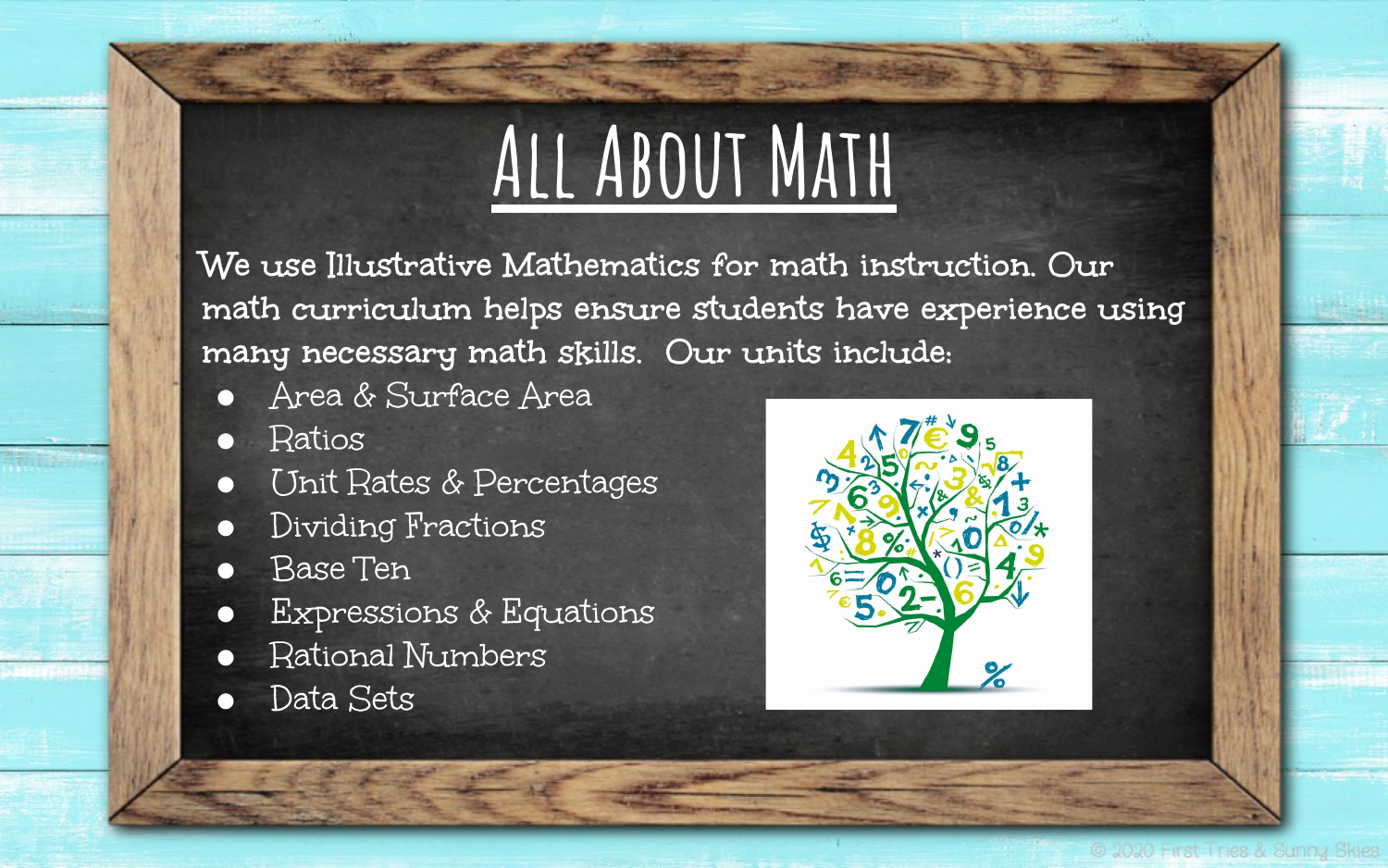#### **All About Reading**

**We use the workshop model for reading instruction.**  Our units include:

- Maintaining a Reading Life (including Notice and Note Signposts and an introduction to writing about reading)
- A Deep Study of Character in Fiction Books
- Tapping into the Power of Nonfiction
- $\bullet$  Reading Argument Research using Nonfiction texts
- Social Issues Book Clubs
- Fantasy Unit or Author Study (Carl Hiaasen)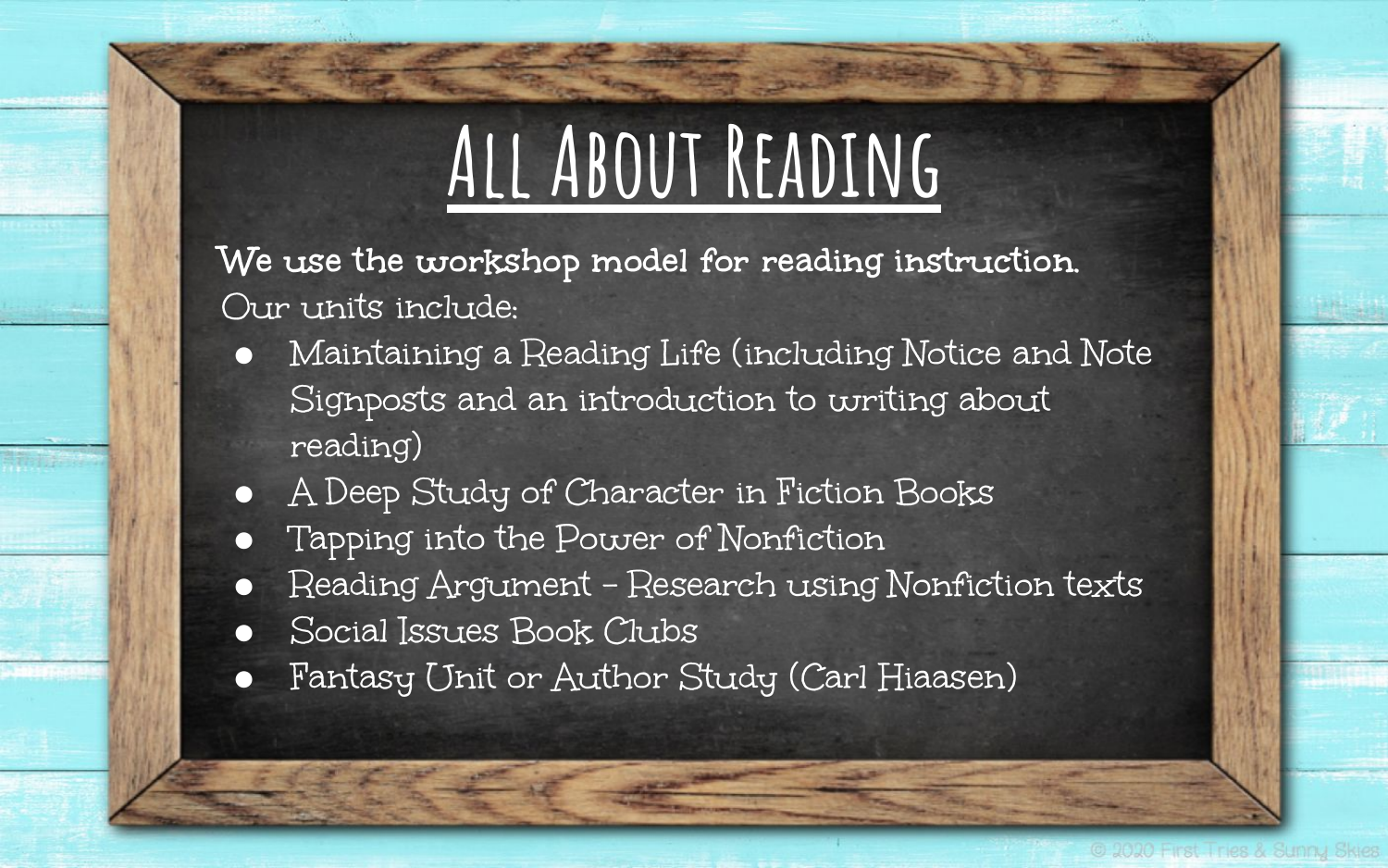## **All About Writing**

**Writing instruction includes a mini-lesson focusing on a skill/strategy followed by independent writing time and personal conferences. Our units include:**

- Personal Narrative
- Research-Based Informational
	- Writing
- Argument/Persuasive Writing
- Literary Essay
- Fantasy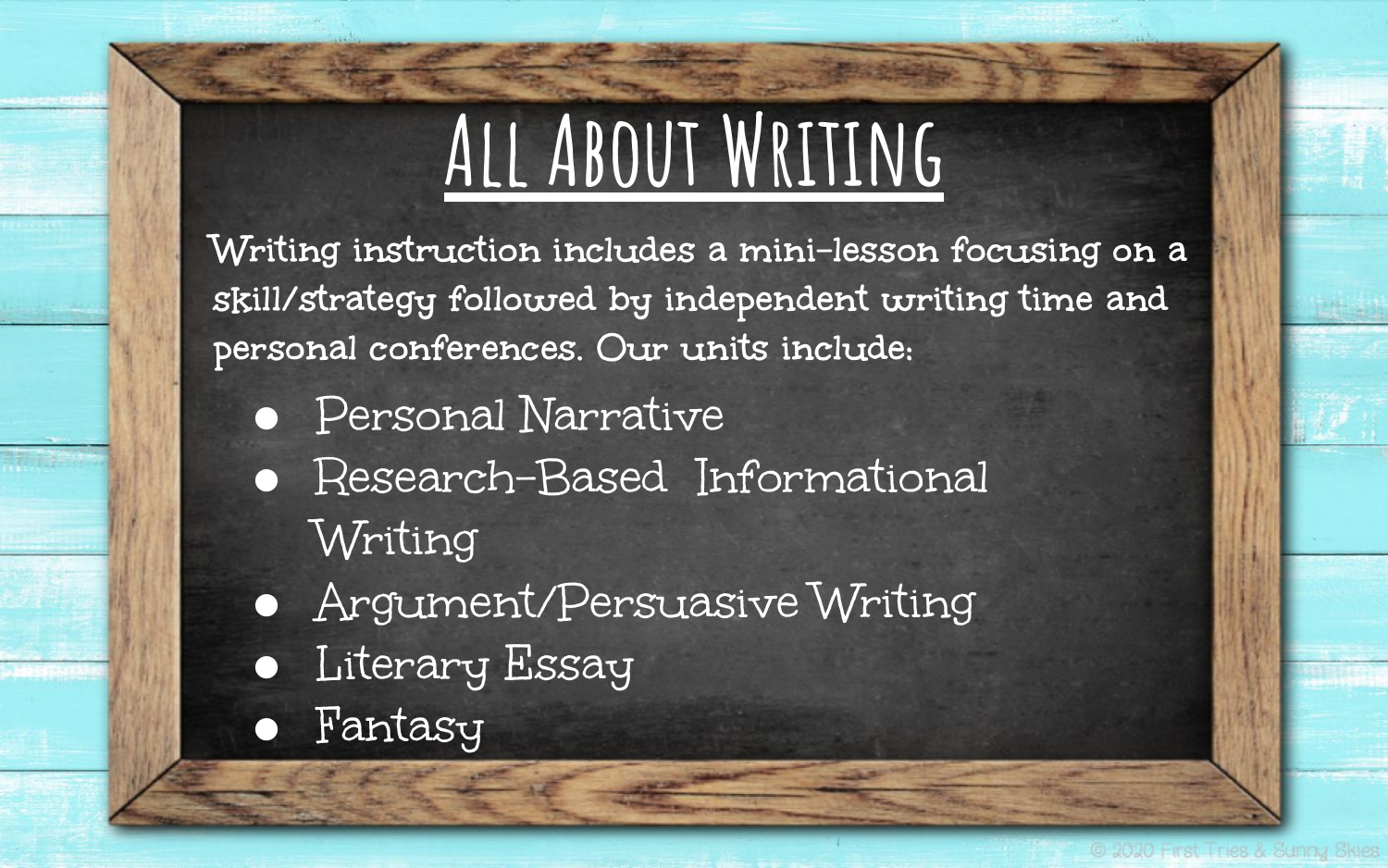# **All About Social Studies**

Our Social Studies units mostly cover significant periods in American history from the late 19th century through the early 20th century. Our New York trip complements our study of Immigration. The units are as follows:

- Geography
- Civil War
	- Causes of the Civil War
	- Battles of the Civil War
	- Reconstruction
- Industrial Revolution
- Immigration
- World War I
- World War II

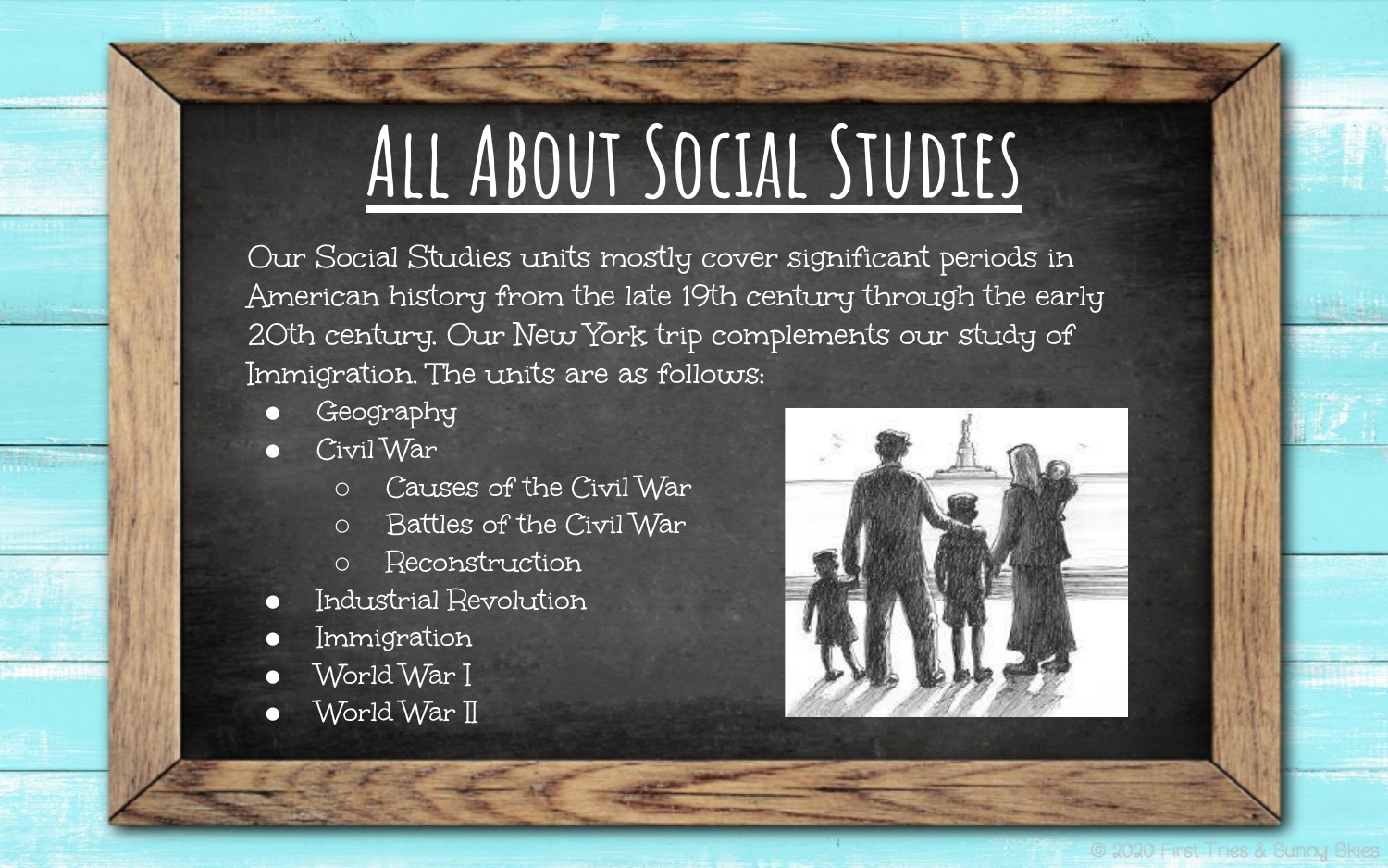# **All About Science**

**Our science lessons engage students through hands on experiments and demonstrations. Our units include:** 

- Destructive Weather
- Medicine Drone- Energy
- Disaster Movie- Geology
- Bio-Bottle- Ecology

ahiliamarin ink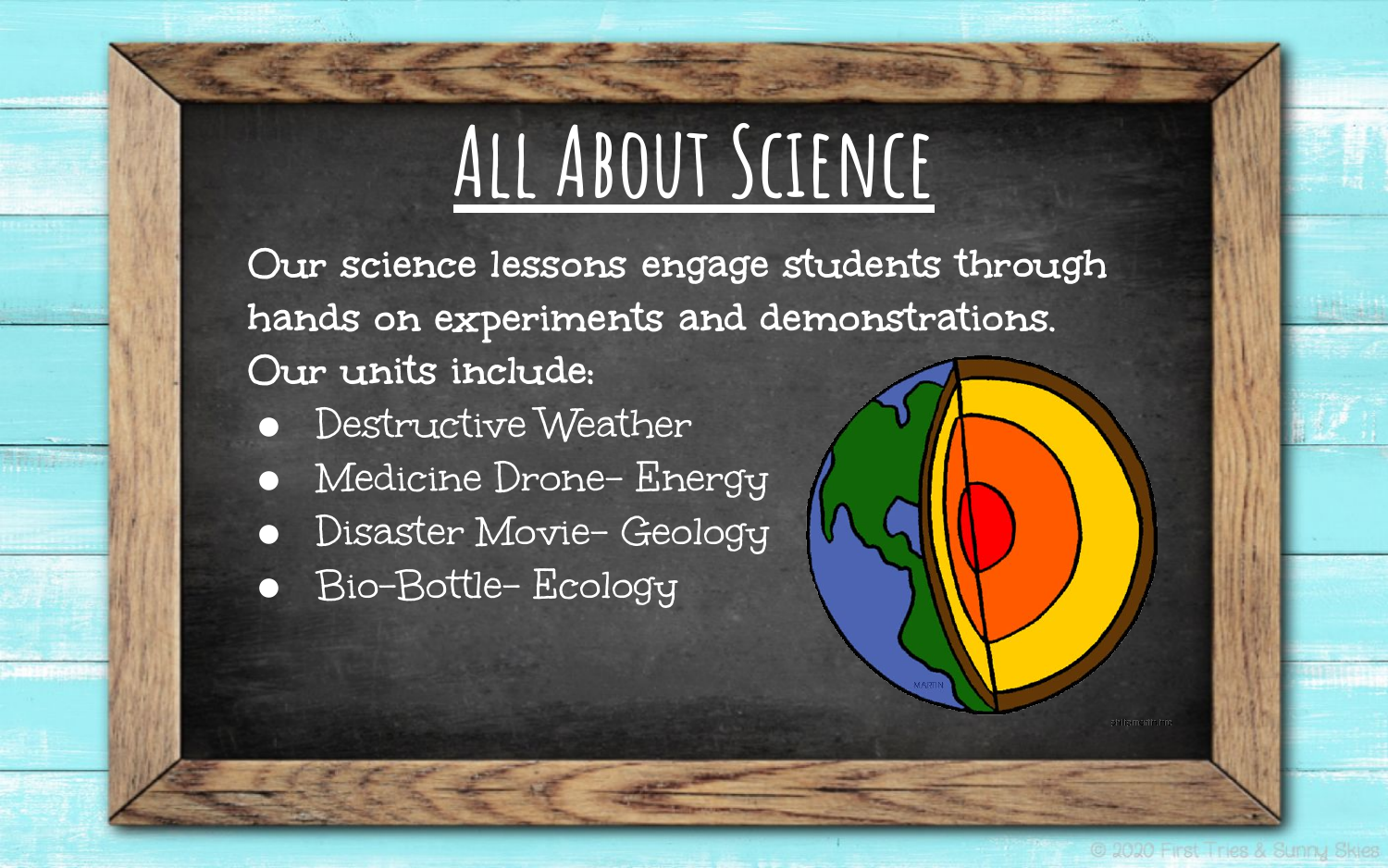## **Daily Schedule\***

**8:20-8:45 Morning Work 8:45-9:30 Special Area Class 9:30-10:30 Math 10:30-11:15 Reading**  $\mathcal{S}% _{M_{1},M_{2}}^{\alpha,\beta}(\varepsilon)$ **11:15- 12:00 Science 12:00-12:30 FLEX/Read Aloud 12:30-1:25 Recess/Lunch 1:30-2:15 Social Studies (with Mrs. Preece) 2:15-3:00 Writing (with Mrs. Preece) \*Thursdays look a bit different. There's no Science or Social Studies and the kids have a second special.**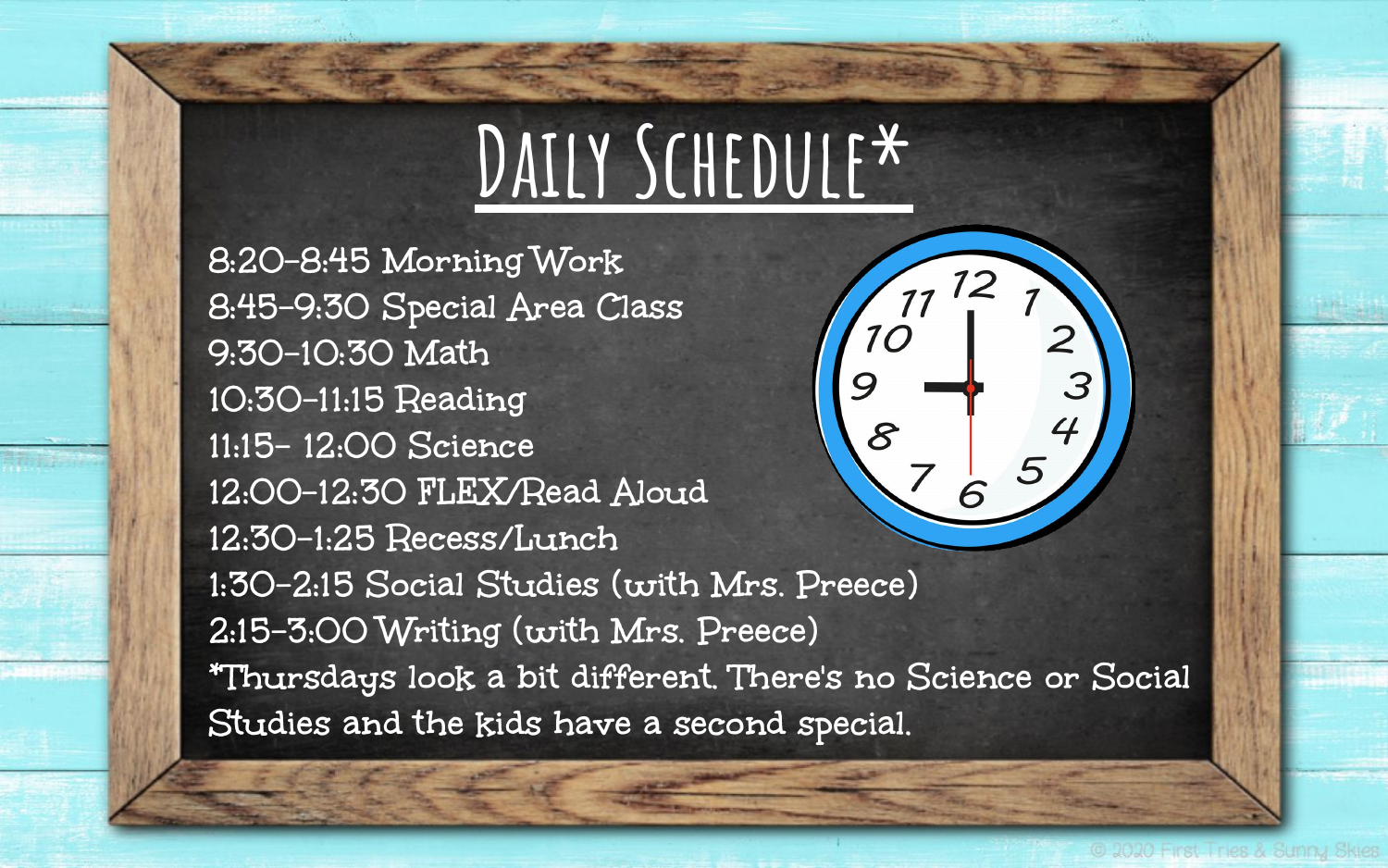

**Monday Music 8:45-9:30** 



**Tuesday** H0/0 **Spanish 8:45-9:30** 

**Wednesday** Art 8:45-9:30



 $\sum_{i=1}^{n}$ 

**Thursday Library 8:45-9:30 Spanish 1:25-2:10** 

**Friday** P.E. 8:45-9:30

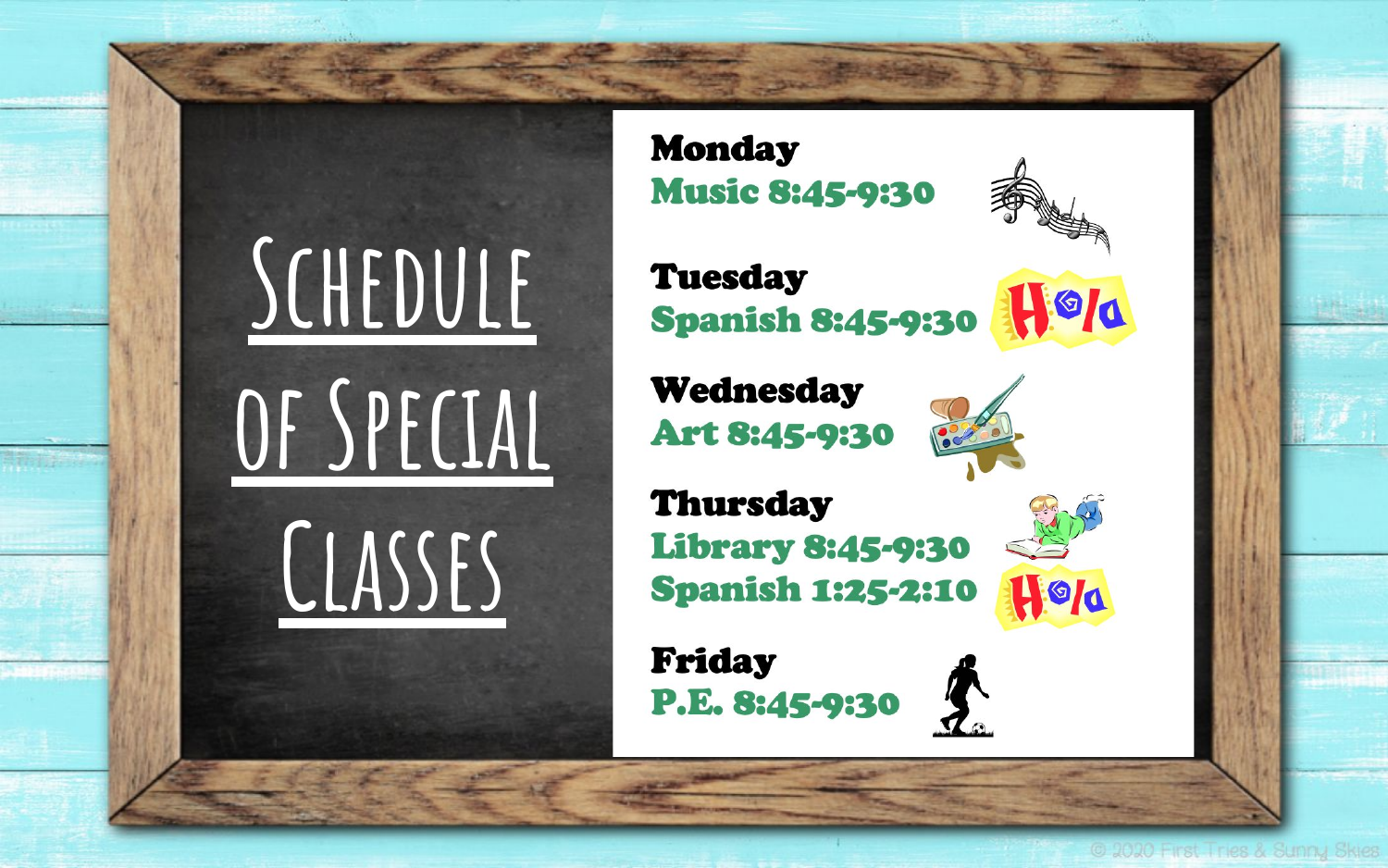## **Grading Policy**

- The students will be introduced to letter grades on their assignments, tests/quizzes, and report card for the first time.
- Report cards will still have indicators for specific skills in each subject area, in addition to the letter grade.

Our goal is to help students understand how letter grades are calculated and that their homework, classwork, assessments, and projects all contribute to an overall grade.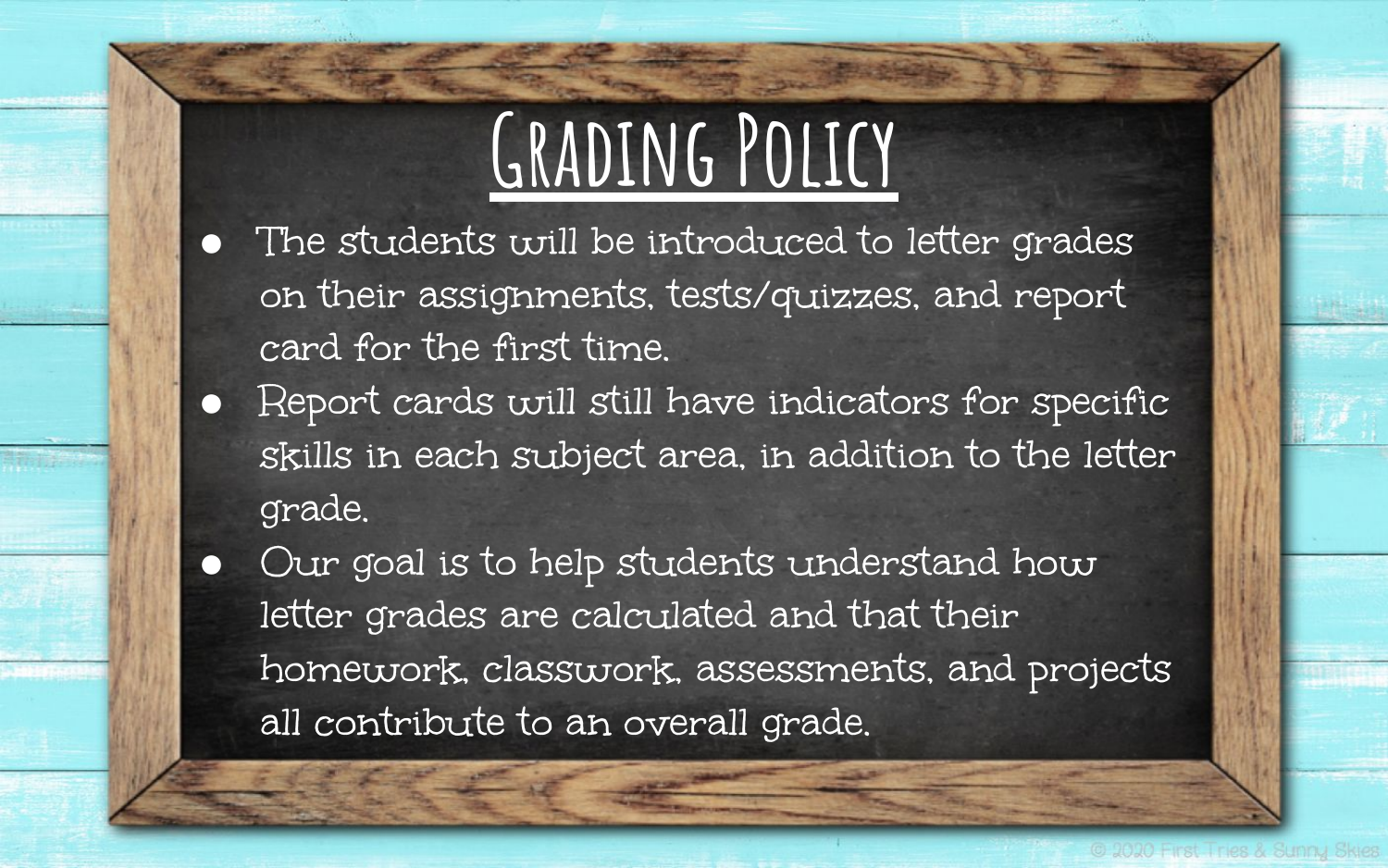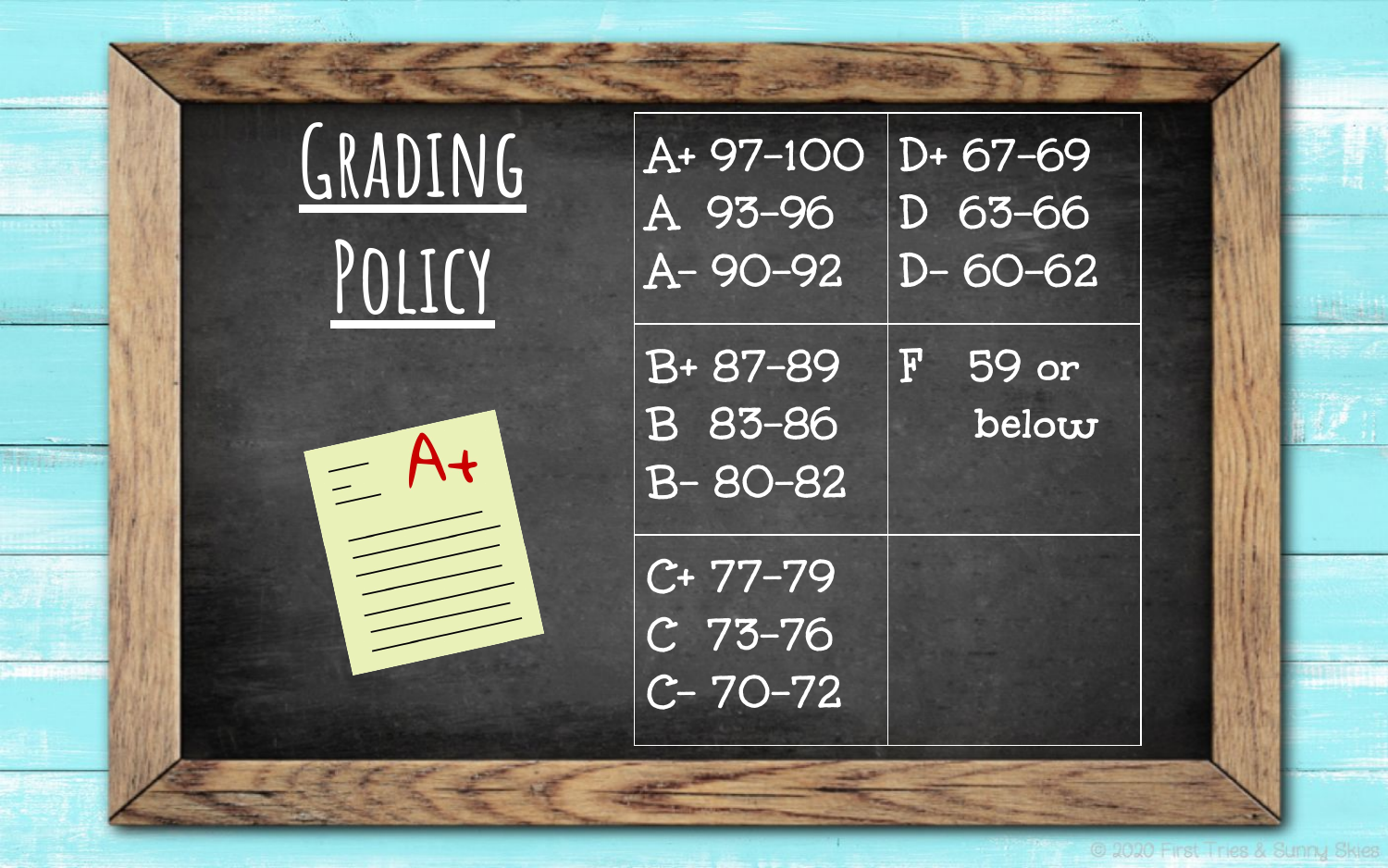#### **Homework Policy**

● Homework will normally be administered Monday through Thursday. (I try not to give assignments over the weekend except for studying and long-term project work.)

● Generally homework should take about 45 - 60 minutes.

- 20 minutes of independent reading.
- Practice Problems for math: About 20 minutes.
- Science/Social Studies assignment: About 10 or 15 minutes.
- If an assignment is missing, the student fills out a missing assignment slip. After three missing homework assignments, the slips will go home to be signed and the student will receive a lunch detention. (The tally of missing homework "resets" at the end of each term.)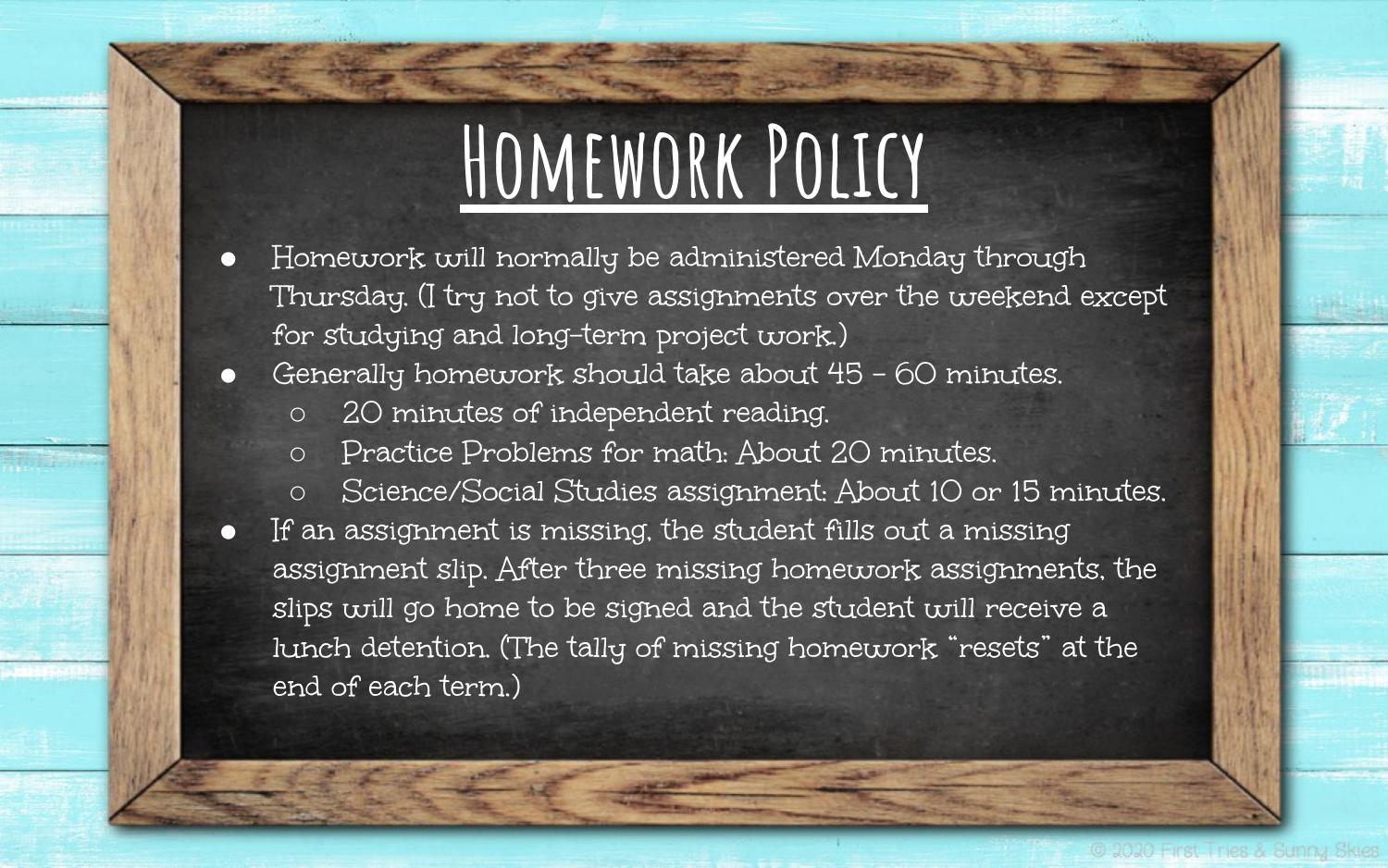## **Field Trips / How to Volunteer**

- **Teambuilding: Nomads Outdoor Adventure in South Windsor** (Fall 2021)
- **Social Studies: New York City: Ellis Island, Statue of Liberty, 9/11 Memorial and Hudson Eats at Brookfield Place** (April 2022)
- **Science: White Memorial in Litchfield, CT**
	- Each class spends 3 days and 2 nights
	- Trips take place in May or June of 2022